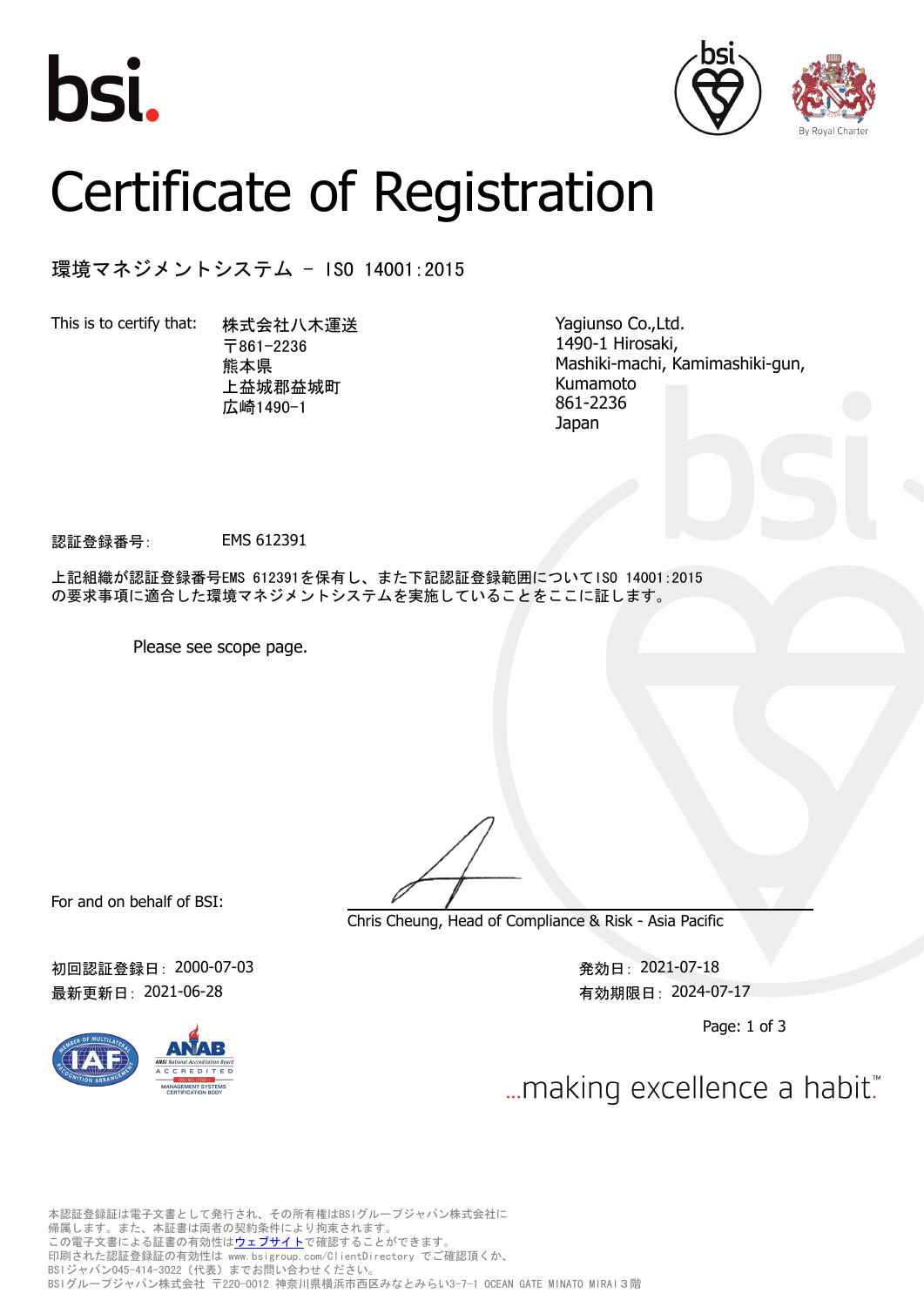## 認証登録範囲:

- 1. 一般貨物自動車運送事業
- 2. 貨物運送取扱事業
- 3. 倉庫業
- 4. 自動車分解整備業
- 5. 産業廃棄物最終処分業(安定型埋立)
- 6. 産業廃棄物中間処理業(破砕・分別、選別、圧縮)
- 7. 産業廃棄物収集運搬業
- 8. 特別管理産業廃棄物収集運搬業
- 9. 一般廃棄物収集運搬業
- 10. 計量証明事業(質量)
- 11. 土木建設機械作業
- 12. 土木建設機械リース業
- 1. The general freight automobile carrier services
- 2. The cargo transportation handling business.
- 3. The warehousing business
- 4. The car disassembly and maintenance services
- 5. The final disposal services for industrial waste (stable landfill disposal)
- 6. The intermediate processing services for industrial waste (crush/segregation, sorting, compression)
- 7. The collection and transportation services for industrial waste
- 8. The collection and transportation services for industrial waste subject to special control
- 9. The collection and transportation services for general waste
- 10. The measurement certification business (Mass)
- 11. The civil engineering construction machinery work
- 12. The leasing business with regard to civil engineering construction machines

初回認証登録日: 2000-07-03 わからのある おおし アンチョウ アンチョウ 発効日: 2021-07-18 最新更新日: 2021-06-28 わらからのある あいまん あいまん 有効期限日: 2024-07-17

Page: 2 of 3